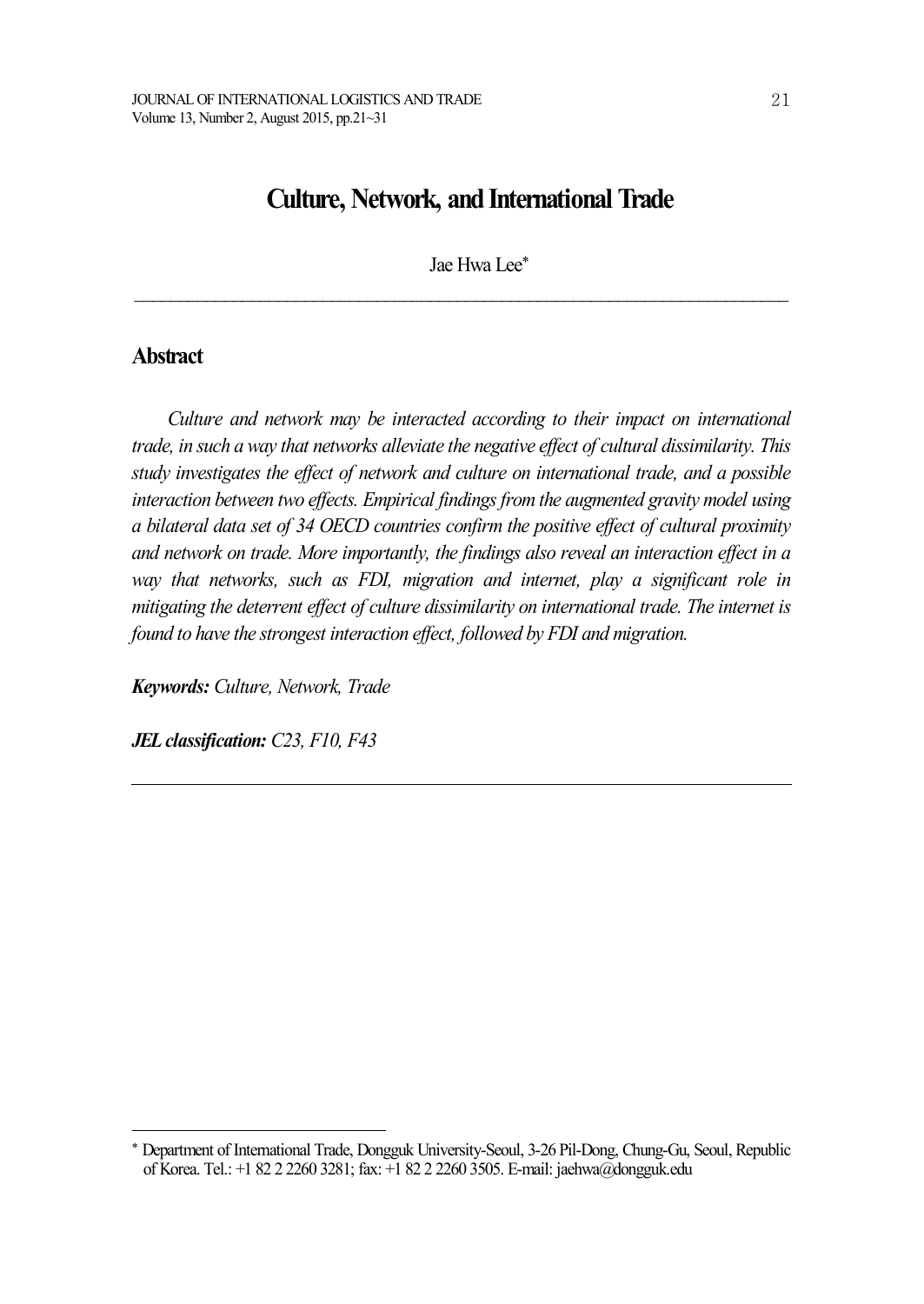## **1. Introduction**

Networks and culture are found to have a significant influence on international trade between countries. Network effect refers to the role of business and social networks across transnational borders in facilitating trade between countries as means of overcoming informal trade barriers (Rauch, 2001). The role of network in supporting international trade has been extensively studied in the literature (e.g., Rauch, 2001; Albuquerque et al., 2005; Rauch and Trindade, 2002; Freund and Weinhold, 2002, 2004;Greaney, 2005, 2009 Choi, 2010; Lee, 2012).

It is also acknowledged that the dissimilarity in culture between countries raises the costs of international trade, because large cultural differences make it difficult to understand, control and predict the behavior of others, thereby complicating interactions and thus, impeding the realization of business deals (Parkhe, 1991). Recent studies appear to be supportive of the impact of culture on trade. For example, Guo (2004), Tadesse and White (2008, 2010), Felbermayr and Toubal (2010), and Coughlin and Well (2011) provide evidence on the culture's role in a way that cultural dissimilarity retards trade while cultural proximity encourages trade.

Moreover, the culture and network effect may be interacted in their impact on international trade in a way that network effect across countries is likely to play a role in promoting cultural proximity and mitigating the negative effect of cultural dissimilarity: mediating effect of network on cultural influence on international trade. Despite numerous studies on the network effect and the culture effect on international trade, a possible interaction between two effects has received little attention and moreover, not yet studied in the previous study. In this context, this work goes beyond and improves upon previous findings by investigating the role of culture and networks simultaneously as well as by highlighting the extent to which networks may alleviate the negative effect of cultural dissimilarity on trade. More specifically, using the augmented gravity model for international trade with the recent bilateral data from 34 countries, this paper attempts to estimate the effect of culture and networks, such as FDI, migration and internet, as well as the possible interaction between two effects of culture and networks. The estimation concerns the hypothesis regarding the possible role of the transnational network in contributing to mitigate the negative effect of culture distance on international trade. This concern is based on the cultural convergence theory (Kincaid 2009), in which communication among members is unrestricted and the system as a whole will tend to converge over time toward a state of greater cultural uniformity. Better communication through a transnational network is likely to play an important role in promoting cultural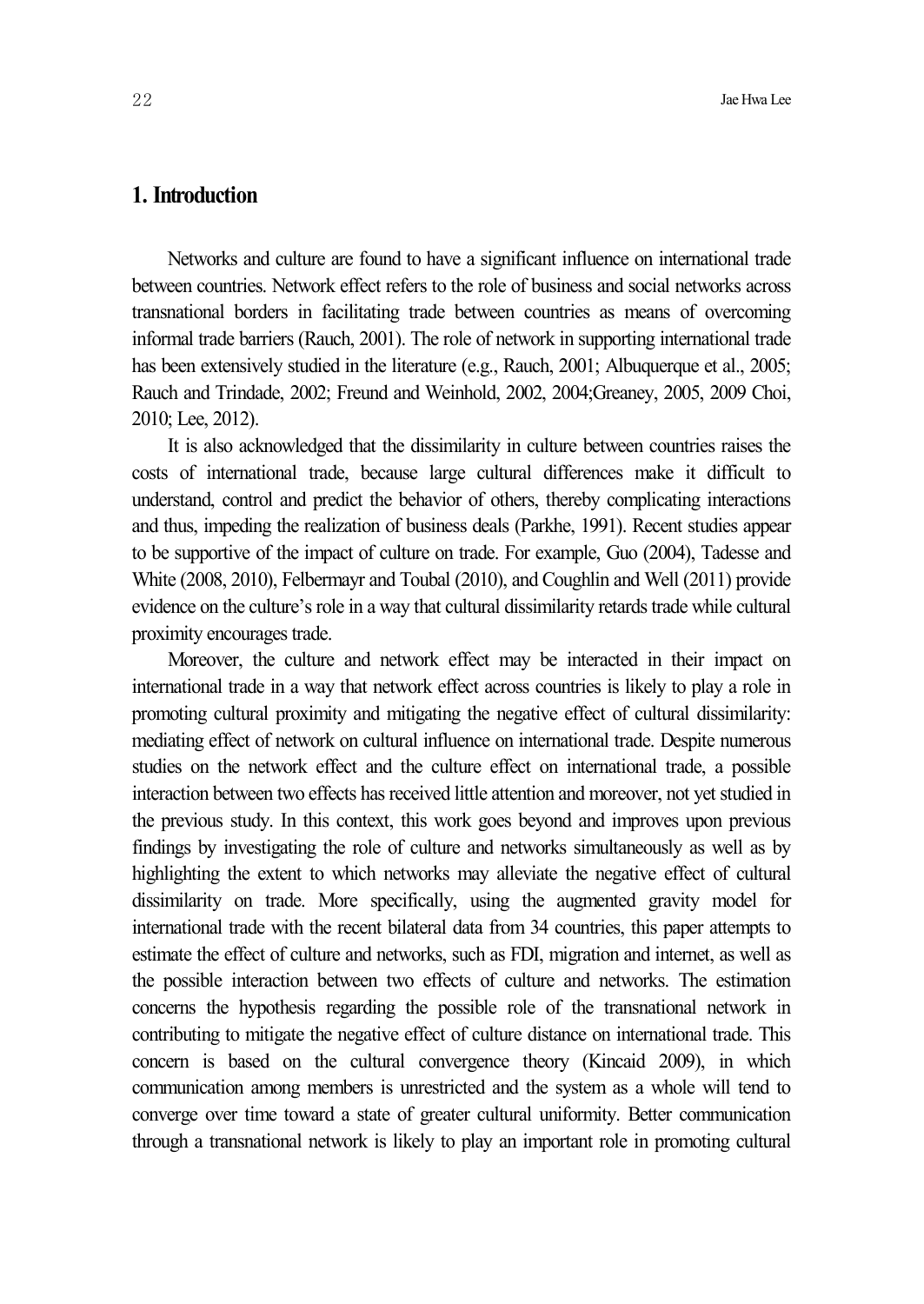proximity and mitigating the negative effect of cultural dissimilarity. As a result, it will facilitate trade across countries.

The remainder of this paper proceeds as follows. Section 2 introduces the methodology and estimation model for the impact of culture and networks on trade. Section 3 presents data sources with measure and empirical results. Section 4 concludes.

## **2. Methodology**

This study uses the gravity model augmented by the variables for the effect of culture and networks. The dependent variable is the bilateral trade between two countries. As typically used in the conventional gravity equation, GDP, per capita GDP and physical distance are employed as the independent variables. In this paper, to examine the effects of culture and network, additional explanatory variables are included for culture and network variables on the right-hand side of the equation.

A simple example of cultural dissimilarity on trade is that language barriers are a significant deterrent to trade between countries. Language is an important source of identity; people may naturally prefer to trade with others who speak similar languages because they often have other things in common, such as cultural or historical ties(Lohmann, 2011). In this context, first of all, to measure the cultural proximity and dissimilarity between countries, a dummy variable for common language is constructed and used in the gravity equation in order to identify particular links between countries using common languages. Language dummy is a binary variable; if two countries i and j share the same main language, the variable is 1, otherwise 0. Next, in order to directly measure cultural dissimilarity between countries, a cultural distance index is constructed and employed in the estimation. The cultural distance index is directly constructed from Hofstede's four dimensions for culture. Cultural distance index  $(CDI)$  between country  $i$ and  $i$  is construed as follows: In language, the varial<br>lissimilarity between<br>in the estimation. T<br>s four dimensions for<br>onstrued as follows:<br> $r_{ij} = \frac{\sum_{k=1}^{4} |I_i^k - I_j^k|}{4}$ 

$$
CDI_{ij} = \frac{\sum_{k=1}^{4} \left| I_i^k - I_j^k \right|}{4},
$$

where  $I^k$  indicates  $K^{th}$  index for Hofstede's four dimensions of culture.

In addition, bilateral FDI flows, bilateral migration and the percentage of Internet users between country  $i$  and  $j$  are used as the proxy variables for the network effects between trading partners. In other words, bilateral FDI flows measure business network between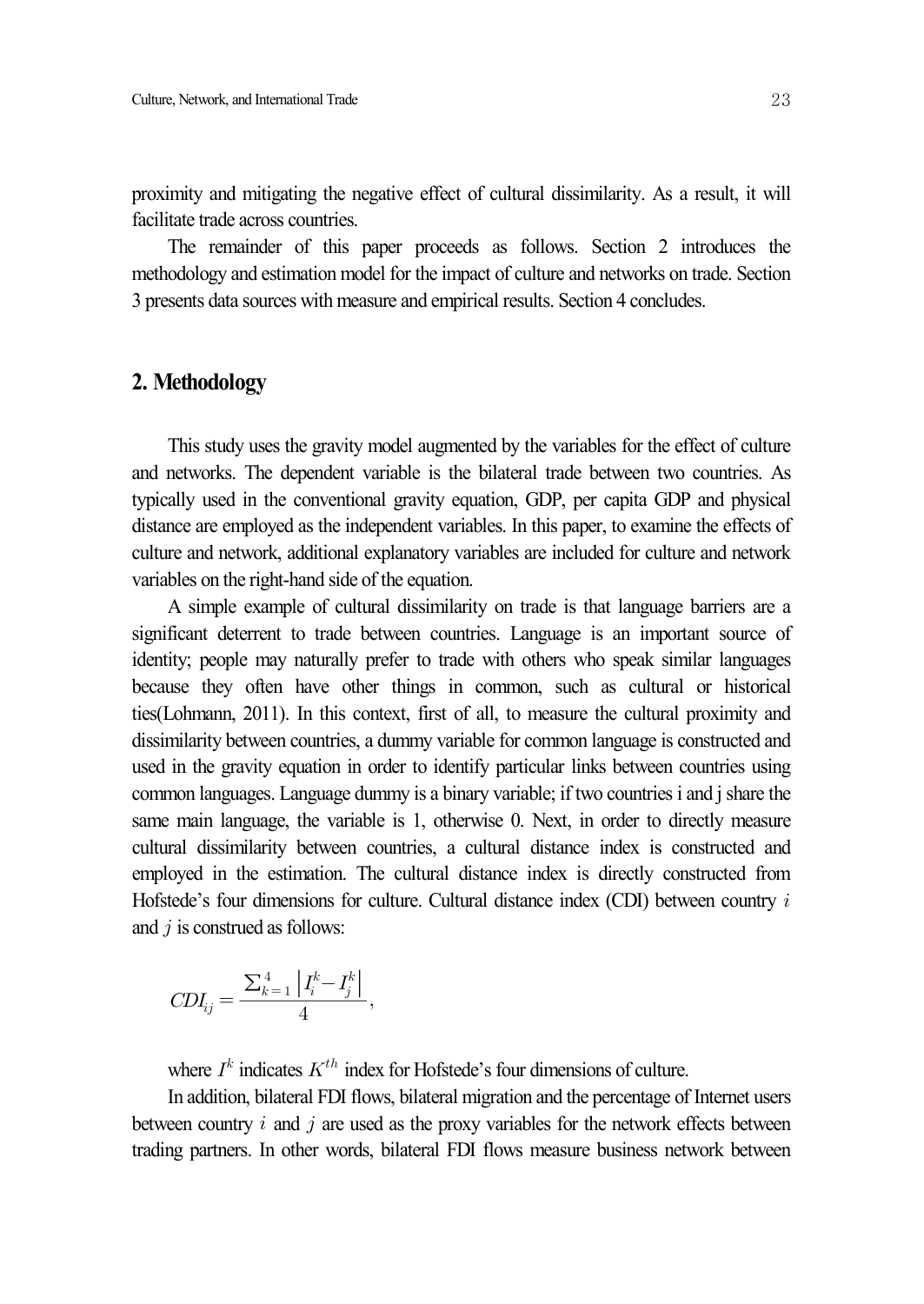countries, bilateral migration between countries measures human network across countries. And the percentage of Internet users between countries measures IT network effect across countries.

Finally, the augmented gravity equation includes the cross-product terms of culture and network effect to investigate a possible interaction between two effects such as culture and FDI, culture and migration, culture and Internet. In other words, the empirical study in this specification of the gravity model attempts to examine a possible mediating role of network effect in the impact of culture on international trade.

#### *2.1 EstimationModel*

First, the benchmark estimation begins with the basic gravity equation for bilateral trade between country  $i$  and  $j$ ;

$$
\log(T)_{ij} = \alpha + \beta_1 \log(GDP)_{ij} + \beta_2 \log(PGDP)_{ij} + \beta_3 \log(DIS)_{ij} + \epsilon_{ij},\tag{1}
$$

where  $T_{ij}$  is constructed as the sum of bilateral trade from country i to country j and that from country *i* to country *i*;  $GDP_{ij}$  is constructed by multiplying the  $GDP$  of country *i* by that of country *j*;  $(PGDP)_{ij}$  is per capital *GDP* constructed by multiplying the per capita  $GDP$  of country *i* by that of country *j*;  $DIS_{ii}$  denotes the geographical distance between country  $i$  and  $j$ .

Second, in order to investigate the cultural effect in trade, the basic gravity equation is augmented with the variable representing cultural proximity, such as common language and cultural distance index;

$$
\log(T)_{ij} = \alpha + \beta_1 \log(GDP)_{ij} + \beta_2 \log(PGDP)_{ij} + \beta_3 \log(DIS)_{ij}
$$
  
+ 
$$
\beta_4(LAN)_{ij} + \beta_5 \log(CDI)_{ij} + \epsilon_{ij},
$$
 (2)

where  $LAN_{ij}$  is a dummy variable indicating common language use between two countries *i* and *j*, and  $CDI_{ij}$  indicates the cultural distance between countries *i* and *j*.

Third, the gravity equation includes both culture and network effects simultaneously;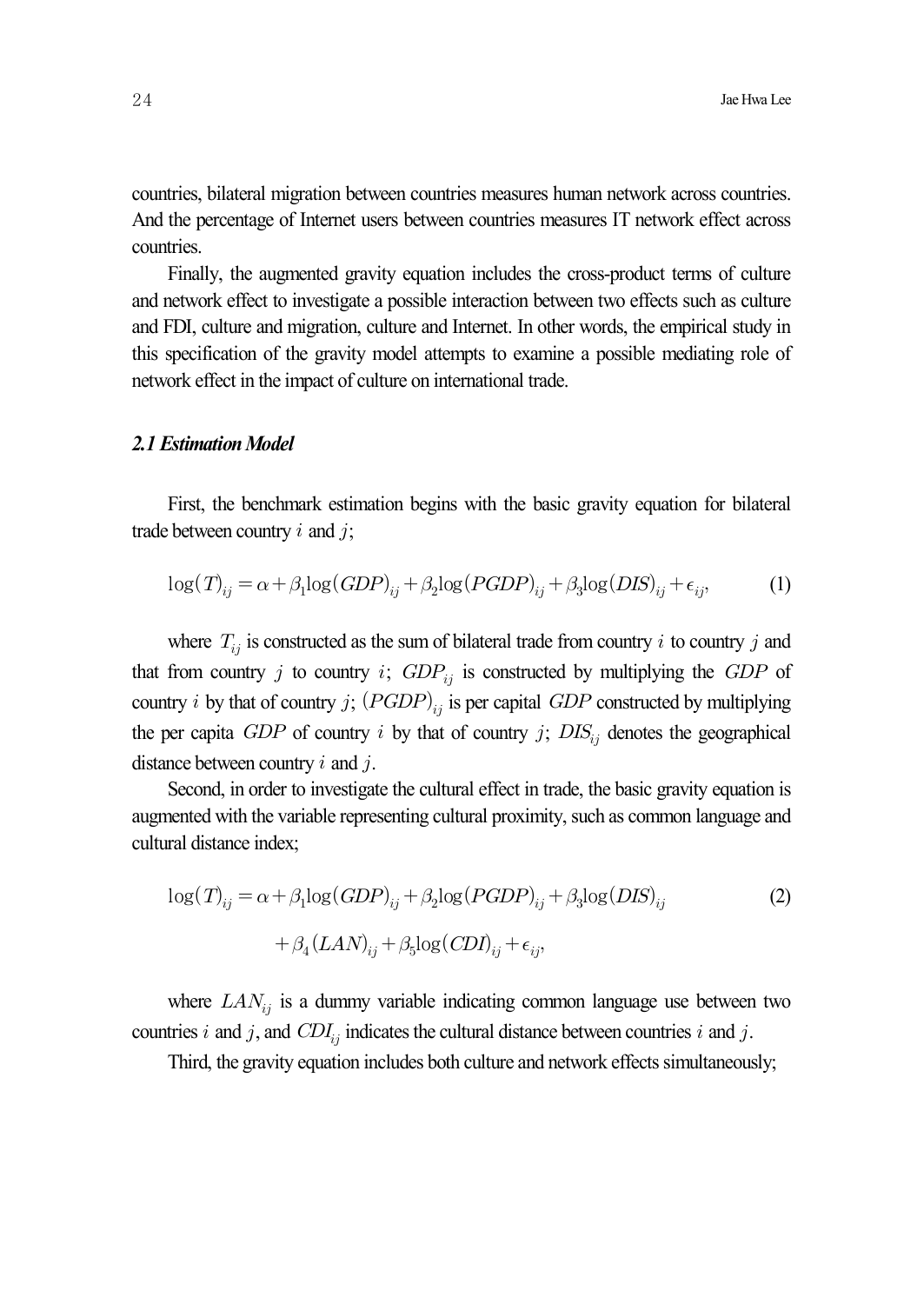$$
\log(T)_{ij} = \alpha + \beta_1 \log(GDP)_{ij} + \beta_2 \log(PGDP)_{ij} + \beta_3 \log(DIS)_{ij}
$$
  
+ 
$$
\beta_4 (LAN)_{ij} + \beta_5 \log(CDI)_{ij}
$$
  
+ 
$$
\beta_6 \log(FDI)_{ij} + \beta_7 \log(MIG)_{ij} + \beta_8 \log(INT)_{ij} + \epsilon_{ij},
$$
 (3)

where  $FDI_{ij}$ : indicates the bilateral  $FDI$  between countries *i* and *j* constructed by the sum of bilateral  $FDI$  flow from country *i* to country *j* and that from country *j* to country *i*;  $MIG_{ij}$ : indicates the bilateral migration between countries *i* and *j* constructed by the sum of bilateral migration from country  $i$  to country  $j$  and that from country  $j$  to country *i*;  $INT_{ij}$  indicates the IT network between country *i* and country *j* constructed by multiplying the percentage of internet users in country  $i$  by that in country  $j$ .

Finally, cross-product terms of culture and network effect are included in the gravity regression in order to investigate interaction effects between culture and networks;

$$
\log(T)_{ij} = \alpha + \beta_1 \log(GDP)_{ij} + \beta_2 \log(PGDP)_{ij} + \beta_3 \log(DIS)_{ij}
$$
\n
$$
+ \beta_4 (LAN)_{ij} + \beta_5 \log(CDI)_{ij} + \beta_6 \log(FDI)_{ij} + \beta_7 \log(MIG)_{ij} + \beta_8 \log(INT)_{ij}
$$
\n
$$
+ \beta_9 \log(CDI)_{ij} \cdot \log(FDI)_{ij} + \beta_{10} \log(CDI)_{ij} \cdot \log(MIG)_{ij}
$$
\n
$$
+ \beta_{11} \log(CDI)_{ij} \cdot \log(INT)_{ij} + \epsilon_{ij}
$$
\n(4)

### **3. Data and Results**

#### *3.1 Data Source and Measure*

The 2010 data for 33 OECD countries and China were used for the empirical analysis. Bilateral trade data for the countries were drawn from UN Comtrade (2012), and GDP data came from UNCTAD statistics (UNCTAD STAT). The physical distance and language data were from CEPII(Centre D'Etudes Prospectives et D'Informations Internationales). FDI and migration data were from OECD Statistics(OECD.Stat extracts). Data for internet user were from International Telecommunication Union (2012). Indices for Hofstede's four dimensions of culture were from the website for Hofstede (www.geert-hofstede.com).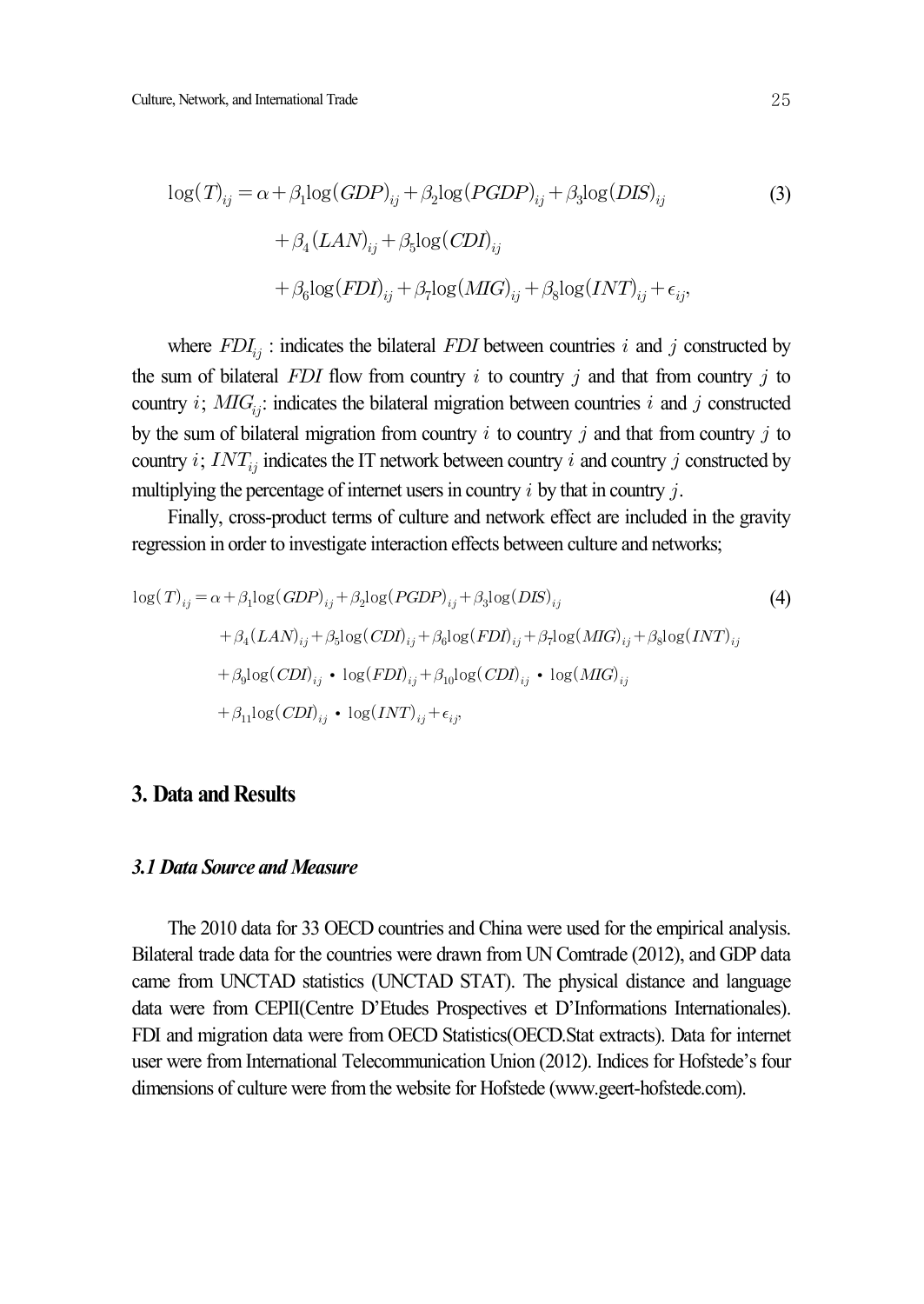#### *3.2 Empirical Results*

Table 1 shows the results obtained fromestimating equations (1) and (2). Columns 1-3 show three different estimations; column 1 of Table 1 presents the results from estimating the basic gravity equation, column 2 from the equation with a common language dummy variable, and column 3 from the estimation, including the effect of cultural distance. All three estimations have a good fit with adjusted R-squares of 0.859 0.868 and 0.869, respectively. The coefficient estimates for the independent variable in all three estimations were positive and statistically significant for the gravity variable and the cultural effect, which is generally consistent with those of previous findings (Tadesse and White 2008, 2010; Felbermayr and Toubal 2010; Lohmann 2011). In particular, the positive and significant coefficient for Language provides support for the common language hypothesis; country pairs with a similar official language trade more. Further, the negative and significant coefficient for Cultural Distance provides evidence for the cultural distance hypothesis; the culturally farther countries' pairs are, the less they trade.

Next, the estimation results for the interaction effects between culture and networks from the regression of equations (3) and (4) are presented in Table 2. The result from column (1) of Table 2 provides supporting evidence for network effects of three different channels; FDI, migration and internet. They are generally consistent with the previous finding in the literature (Rauch and Trindade, 2002; Freund and Weinhold, 2002, 2004;Greaney, 2005, 2009 Choi, 2010; Lee 2012).Column (2) presents the estimation results for the interaction effect. As portrayed in Table 2, positive and significant coefficients persist for all three cross-product terms of CDI-FDI, CDI-MIG and CDI-INT. Specifically, the coefficient for CDI-FDI is 0.089; for CDI-MIG, 0.027; and for CDI-INT, 0.529. All these coefficients were significant at the 1% level. This result supports evidence for the role of transnational network in contributing to mitigate the negative effect of culture distance on international trade. In particular, the result indicates that, among the three channels, the internet has the strongest network effect in the interaction between culture and networks, followed by FDI and migration.

Lastly, column 3 of Table 2 reports the estimation result for equation (4), including language, culture and networks, as well as all the interaction terms. The result indicates that the coefficients for culture, network channels and all interaction terms are statistically insignificant, although they are found to be significant at the previous regression of columns (1) and (2). It is a possible symptom of a multi-collinearity problem among the interaction effect terms; the regression still maintains a relatively high adjusted R-square statistic (0.898), whereas most of the individual coefficients are insignificant (i.e., p-value is more than 0.1). Multi-collinearity does not affect the R-square statistic; rather, it only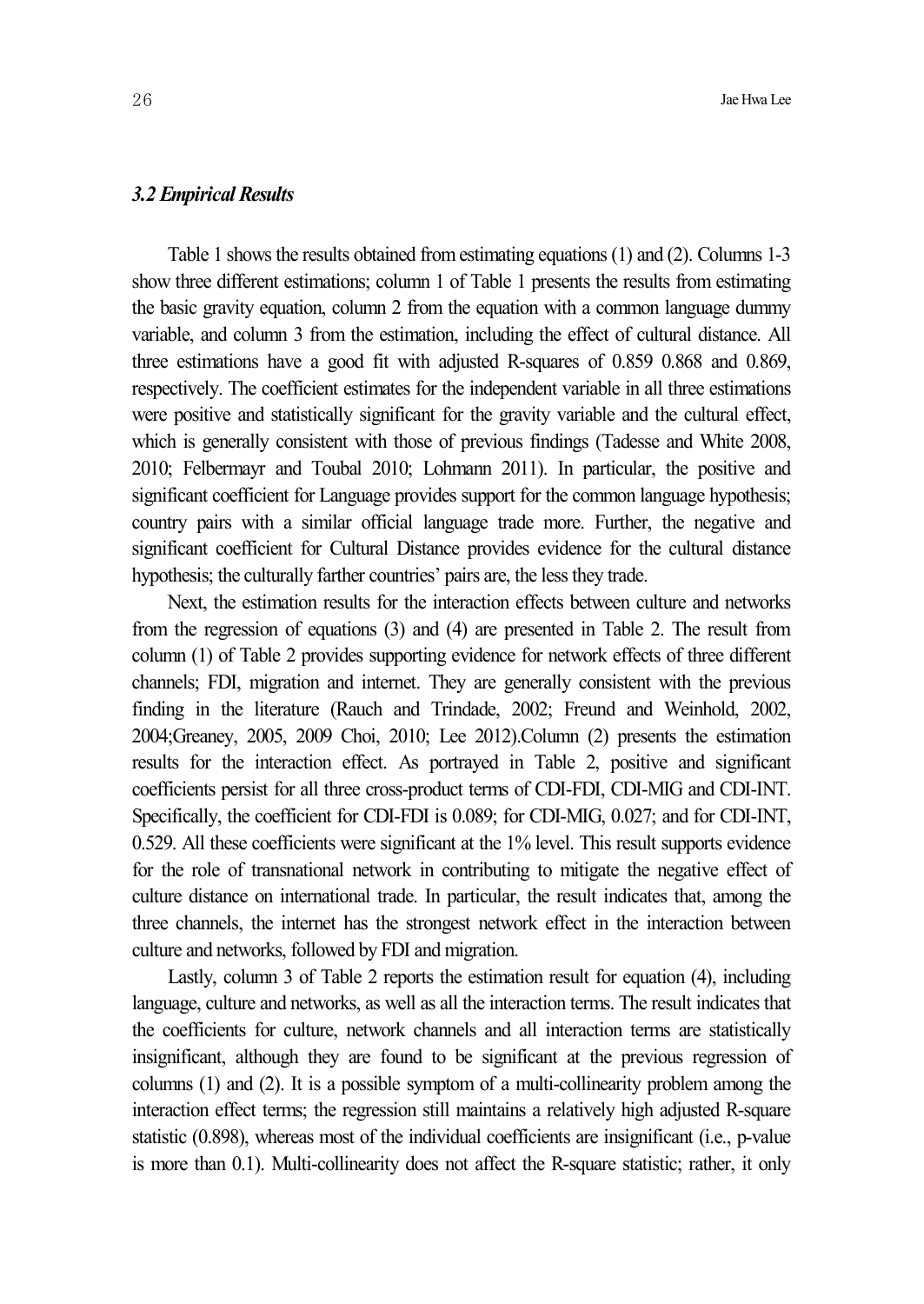affects the estimated standard errors and hence, p-values.

## **4. Conclusions**

Culture and network may be interacted according to their impact on international trade. This paper examines the impact of culture and network with the interaction effect on international trade using the data set of bilateral trade between 34 OECD countries for 2010 and Hofstede's four dimensions of national culture.

The estimation results from the augmented gravity equation confirm the positive effect of cultural proximity and network on trade. More importantly, the findings also provide encouraging evidence supporting the role of FDI, migration and the internet in promoting cultural proximity and mitigating the deterring effect of cultural distance on trade. In particular, the estimated coefficients from the regression indicate that the internet is relatively more important, followed by FDI and migration among interaction effects. These results support evidence for the interaction effects between culture and network. They reveal that transnational networks, such as FDI, migration and the internet, play an important role in mitigating the deterring effect of culture distance on international trade.

This study contributes to the literature stream because it is among the first to investigate the role of networks in the interaction effect. Unlike previous research, the current research highlights the interaction effect between culture and networks as well as the role of networks by investigating whether networks may alleviate the negative effect of culture on trade.

|           | Dependent variable is log Trade <sub>ii</sub> |             |             |
|-----------|-----------------------------------------------|-------------|-------------|
|           | (1)                                           | (2)         | (3)         |
| Intercept | $4.017***$                                    | 4.429***    | $4.679***$  |
|           | (0.000)                                       | (0.000)     | (0.000)     |
| GDP(ij)   | $0.949***$                                    | $0.935***$  | $0.934***$  |
|           | (0.000)                                       | (0.000)     | (0.000)     |
| PGDP(ij)  | $-0.217***$                                   | $-0.247***$ | $-0.254***$ |
|           | (0.000)                                       | (0.000)     | (0.000)     |

#### **Table 1.**

Cross-country gravity regressions for trade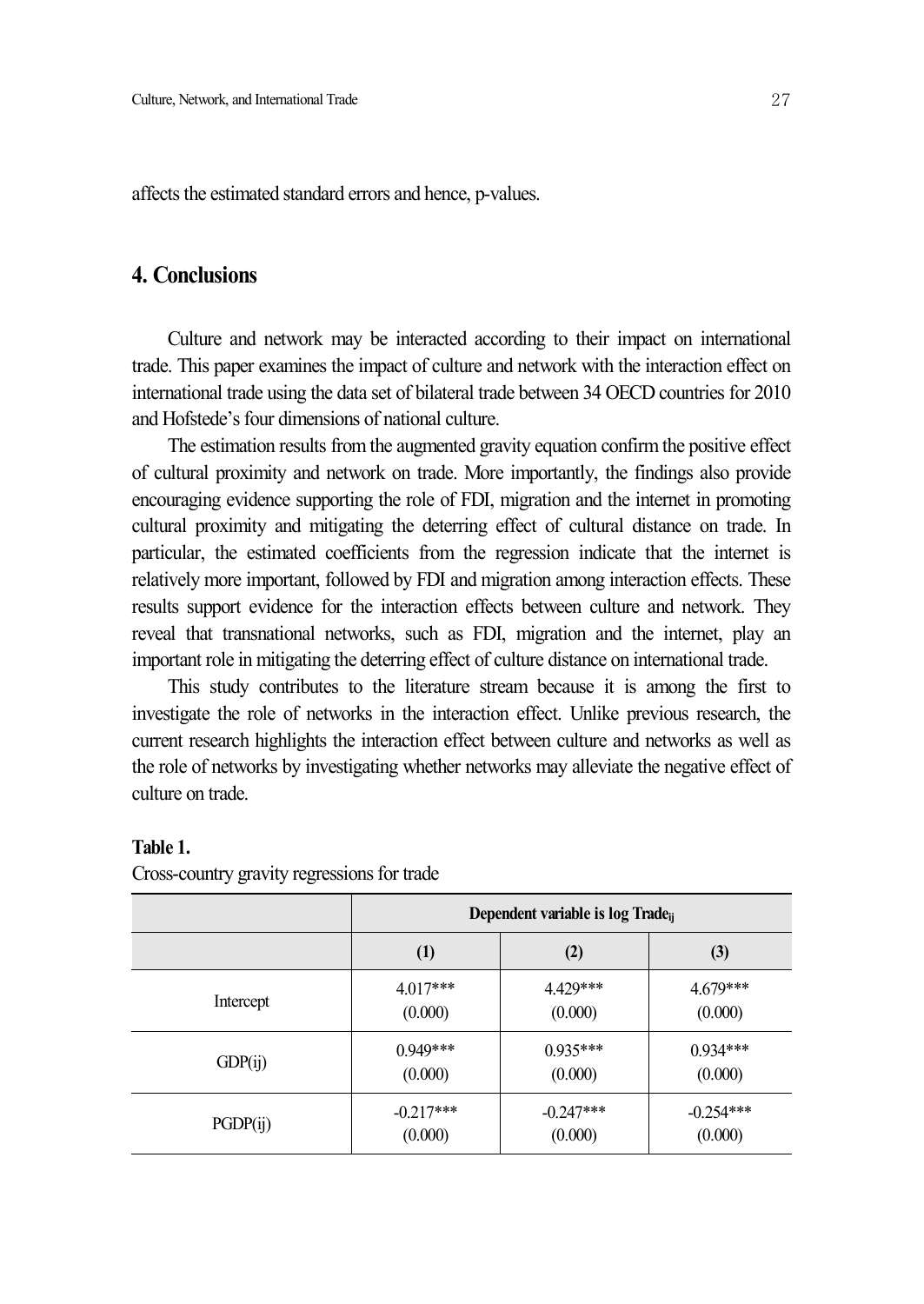|                           | Dependent variable is log Trade <sub>ii</sub> |                                    |                                    |
|---------------------------|-----------------------------------------------|------------------------------------|------------------------------------|
|                           | (1)                                           | (2)                                | (3)                                |
| Geographical Distance(ij) | $-0.987***$<br>(0.000)                        | $-0.994***$<br>(0.000)             | $-0.988***$<br>(0.000)             |
| Language(ij)              |                                               | $0.304***$<br>(0.000)              | $0.287***$<br>(0.000)              |
| Cultural Distance(ij)     |                                               |                                    | $-0.149***$<br>(0.000)             |
| <b>Observations</b>       | $n-1=33$<br>$\sum_{i}$ i = 561                | $n - 1 = 33$<br>$\sum_{i} i = 561$ | $n - 1 = 33$<br>$\sum_{i} i = 561$ |
| Adjusted R-square         | 0.859                                         | 0.868                              | 0.869                              |

Notes: Trade<sub>ij</sub> is bilateral trade between country  $i$  and  $j$ . The p-values are in parentheses. \*\*\* Indicates significance at the 1% level.

## **Table 2.**

Cross-country gravity regressions for trade with culture and networks effects

|                           | Dependent variable is log Trade <sub>ii</sub> |             |              |
|---------------------------|-----------------------------------------------|-------------|--------------|
|                           | (1)                                           | (2)         | (3)          |
| Intercept                 | $5.632***$                                    | $8.378***$  | $5.235***$   |
|                           | (0.000)                                       | (0.000)     | (0.001)      |
| GDP(i)                    | $0.791***$                                    | $0.799***$  | $0.792***$   |
|                           | (0.000)                                       | (0.000)     | (0.000)      |
| PGDP(ij)                  | $-0.622***$                                   | $-0.571***$ | $-0.622***$  |
|                           | (0.000)                                       | (0.000)     | (0.000)      |
| Geographical Distance(ij) | $-0.792$ ***                                  | $-0.810***$ | $-0.792$ *** |
|                           | (0.000)                                       | (0.000)     | (0.000)      |
| Language(ij)              | $0.201***$                                    | $0.231***$  | $0.206***$   |
|                           | (0.000)                                       | (0.000)     | (0.000)      |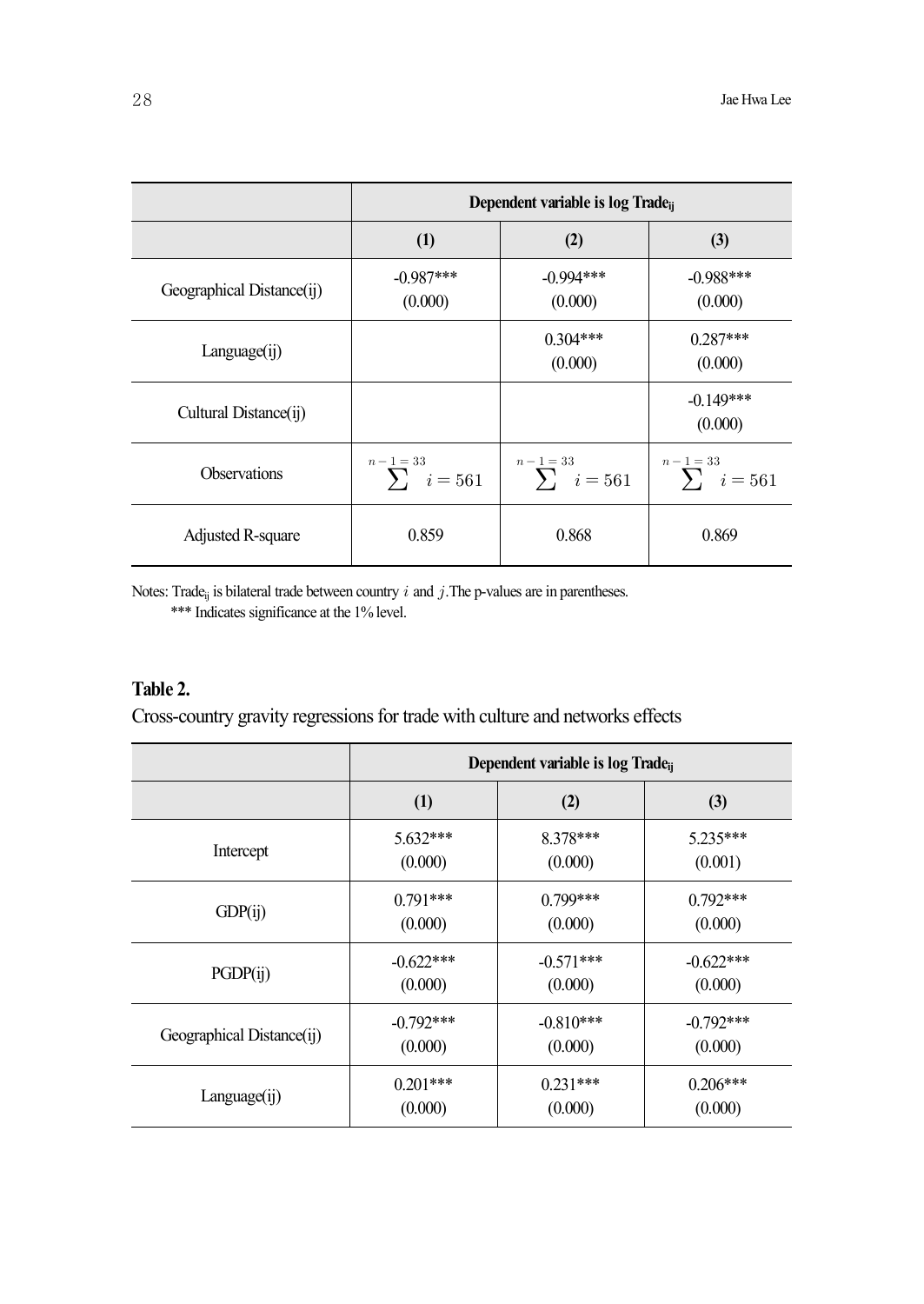|                         | Dependent variable is log Trade <sub>ij</sub> |                                    |                                    |
|-------------------------|-----------------------------------------------|------------------------------------|------------------------------------|
|                         | (1)                                           | (2)                                | (3)                                |
| Cultural Distance(ij)   | $-0.148***$<br>(0.005)                        | $-0.236***$<br>(0.000)             | 0.165<br>(0.893)                   |
| FDI(ij)                 | $0.120***$<br>(0.000)                         |                                    | 0.046<br>(0.368)                   |
| MG(ij)                  | $0.037***$<br>(0.000)                         |                                    | 0.064<br>(0.898)                   |
| INT(ij)                 | $0.772***$<br>(0.000)                         |                                    | $0.937**$<br>(0.039)               |
| $CDI(ij)\times FDI(ij)$ |                                               | $0.089***$<br>(0.000)              | 0.0587<br>(0.138)                  |
| $CDI(ij)\times MIG(ij)$ |                                               | $0.027***$<br>(0.000)              | 0.021<br>(0.567)                   |
| $CDI(ij)\times INT(ij)$ |                                               | $0.529***$<br>(0.000)              | 0.131<br>(0.691)                   |
| Observations            | $n - 1 = 33$<br>$\sum_{i} i = 561$            | $n - 1 = 33$<br>$\sum_{i} i = 561$ | $n - 1 = 33$<br>$\sum_{i} i = 561$ |
| Adjusted R-square       | 0.899                                         | 0.896                              | 0.898                              |

Notes: Trade<sub>ij</sub> is bilateral trade between country  $i$  and  $j$ . The p-values are in parentheses.

\*\* Indicates significance at the 5% level.

\*\*\* Indicates significance at the 1% level.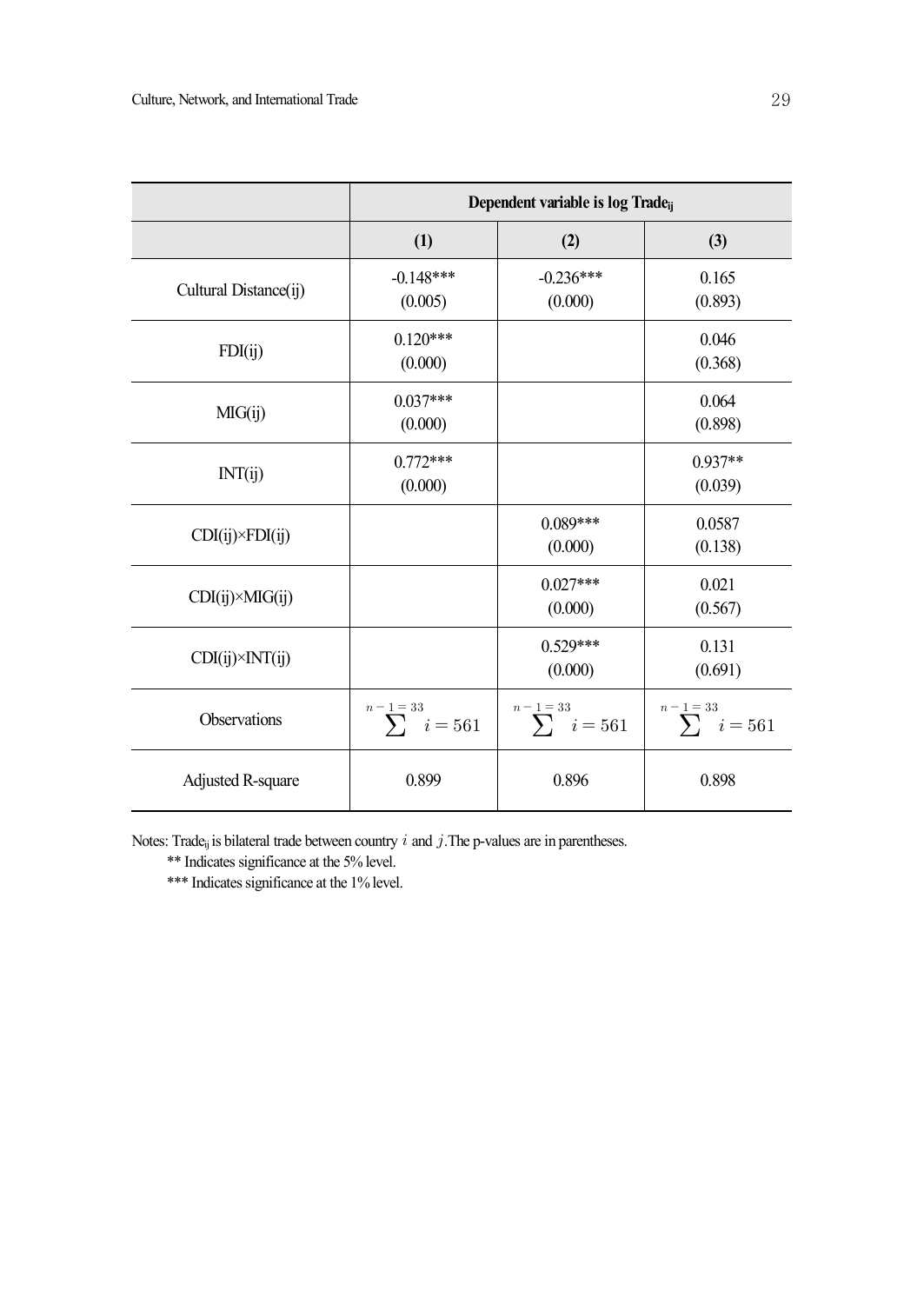## **References**

- Albuquerque, R., Loayza, N., Serven, L. (2005) "World market integration through the lens of foreign direct investment" *Journal of International Economics*, 66, 267-295
- Choi, C. (2010)"The effect of the Internet on service trade" *Economics Letters*, 109,102– 104
- Coughlin, C. C., Wall, H.J. (2011) "Ethnic networks and trade: Intensive versus extensive margins" *Economics Letters*, 113, 73-75
- Felbermayr, G., Toubal, F. (2010) "Cultural Proximity and Trade" *European Economic Review*, 54, 279-293
- Freund, C. I., Weinhold, D. (2002) "The Internet and international trade in services" *The American Economic Review*, 92, 236–240
- Freund, C. I., Weinhold, D. (2004) "The effect of the Internet on international trade" *Journal of International Economics*, 62, 171–189
- Guo, R. (2004) "How culture influences foreign trade: evidence from the U.S. and China" *Journal of Socio-Economics*, 33, 785-812
- Greaney, T. M. (2005) "Measuring network effects on trade: are Japanese affiliates distinctive?" *Journal of the Japanese and International Economics*, 19, 194–214
- Greaney, T. M. (2009) "Measuring network effects on trade: a reexamination" *Japan and the World Economy*, 21, 219–255
- Kincaid, D. L. (2009) *Convergence Theory in Encyclopedia of Communication Theory* (Ed), Thousand Oaks, CA: SAGE
- Lee,J. (2012) "Network effects on international trade" *Economics Letters*, 116, 199-201

Lohmann, J. (2011) "Do language barriers affect trade?" *Economics Letters*, 110, 159-162